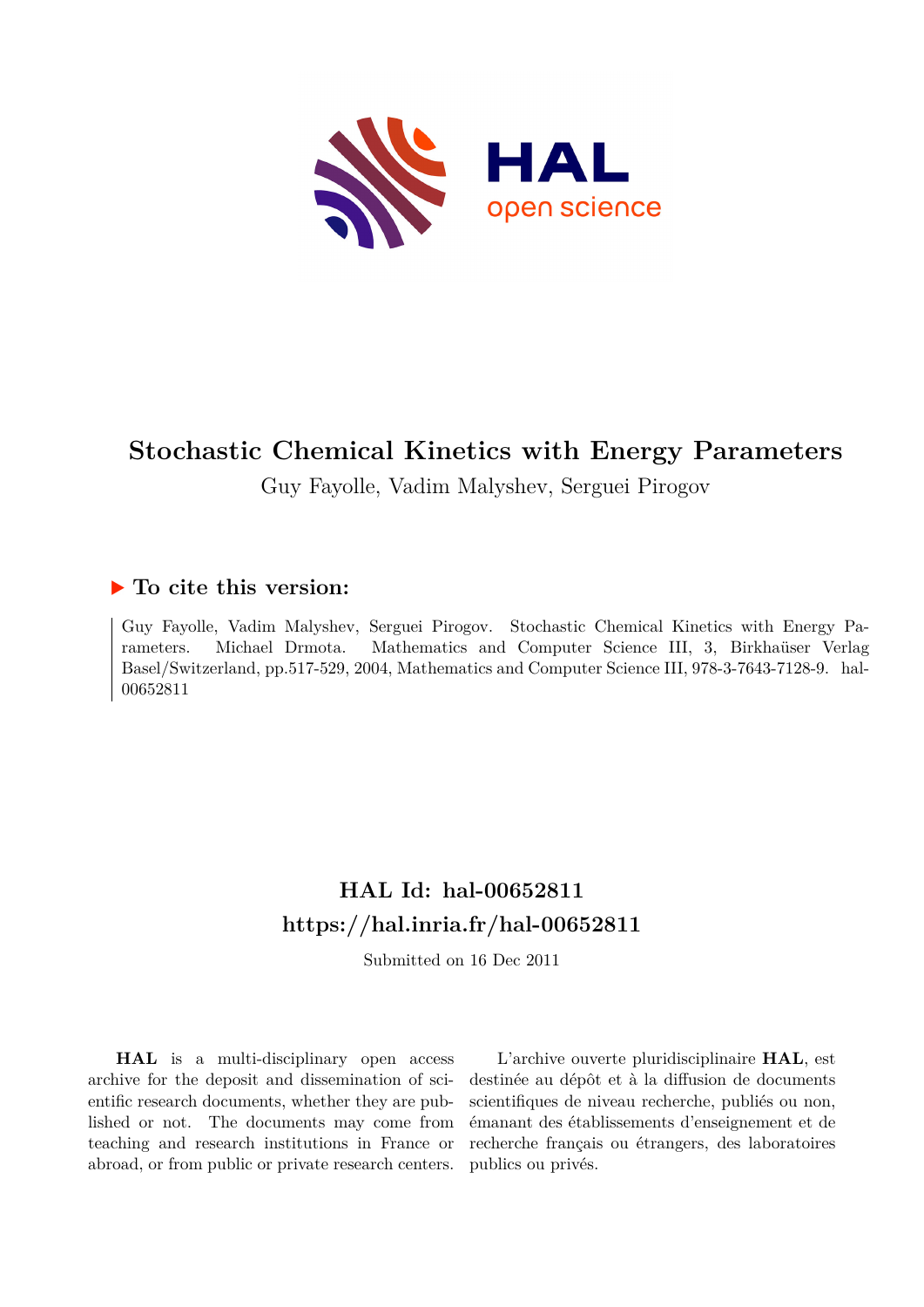## Stochastic chemical kinetics with energy parameters

Guy Fayolle, Vadim Malyshev, Serguei Pirogov

ABSTRACT: We introduce new models of energy redistribution in stochastic chemical kinetics with several molecule types and energy parameters. The main results concern the situations when there are product form measures. Using a probabilistic interpretation of the related Boltzmann equation, we find some invariant measures explicitly and we prove convergence to them.

### 1 Introduction

Metabolic pathways in molecular biology are chains or networks of chemical reactions providing redistribution of energy, in particular synthesis of ATP molecules, universal energy stocks in cells. Here we elaborate simple models of energy redistribution. According to a classical approximation, the energy of a molecule can be subdivided in two parts: internal (chemical) energy and kinetic energy. The model is the following.

Assume that there are V molecule types  $v \in \{1, \ldots, V\}$ ,  $n_v(t)$  molecules for each type  $v$  at time  $t$ . Types  $v$  can be interpreted as chemical substances with different formulas, different isomers of the same formula, or even as different energy levels (spectrum) of the same molecule.

The total number of molecules  $M = \sum_{v} n_v(t)$  will be conserved. A molecule may be characterized by a pair  $(v, T), v = 1, \ldots, V$ , where  $T \in R_+$  is the kinetic energy of the molecule. Then each molecule of type  $v$  at time  $t$  has energy

$$
E(t) = I(v) + T(t),
$$

where  $I(v)$  is the internal (or chemical) energy of any molecule of type v,  $T(t)$ being the kinetic energy of a concrete molecule at time t. Thus, for any  $v, t, I(v)$ are fixed numbers and  $T(t)$  are random.

We use the approach usually refered to as *stochastic chemical kinetics*. It appeared in physical papers, see [5], but was also explored also by mathematicians for many models with small  $V$ , (see e.g. the reviews [7, 4]). However these models did not consider any energy parameter. Independently of this, Kac [3] considered a beautiful model with mean field collisions. Deeper results in this model appear even recently, see [1]. However, in Kac's model molecules were characterized only by kinetic energies, that is  $V = 1$ . Our model can be considered as a mixture of these two: there are molecule types and energy parameter.

The plan of the paper is as follows. In section 2, we introduce our probabilistic microscopic model and provide the corresponding Boltzmann type equation. Proof of the finite microtime scaling limit convergence to this equation uses standard technical tools and will be published elsewhere. In section 3 we get deeper results for the one type case with uniform scattering: find invariant measures and prove convergence of the Boltzmann equation for large macrotime. In section 4 we provide many examples, with similar results for multitype models.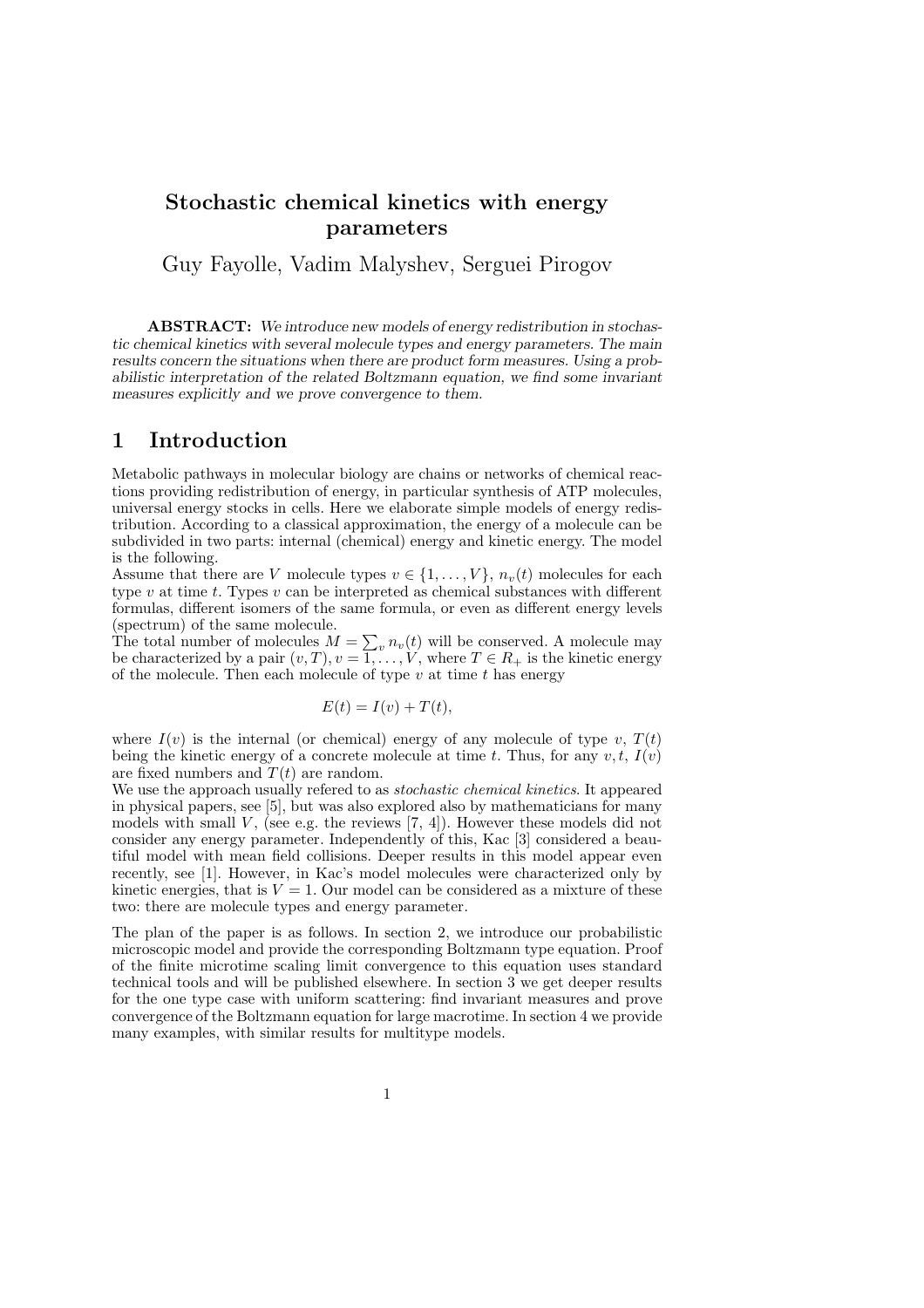## 2 Finite time scaling limit

Unless otherwise stated, we consider a system of binary reactions of the form  $A+B \rightarrow C+D$ . We assume energy conservation and random momentary collisions, that is when a pair of different molecules  $(v, T), (v', T')$  collide at time t then a new pair  $(v_1, U)$ ,  $(v'_1, U')$  appears at time  $t + 0$ , so that

$$
I(v) + T + I(v') + T' = I(v_1) + U + I(v'_1) + U'.
$$

Obviously, the reaction is possible only if

$$
I(v) + T + I(v') + T' \ge I(v_1) + I(v'_1). \tag{2.1}
$$

We define the following continuous time Markov chain. The state is an array of  ${\cal V}$ vectors  $((v, T_i), i = 1, \ldots, n_v), v \in V$ . Thus, their total length  $M = \sum_{v=1}^{V} n_v$ is conserved, but not necessarily  $n_v$ . The order of components in each vector  $((v, T_i), i = 1, \ldots, n_v)$  does not play any role, so that we will consider only functions symmetric in the vector coordinates.

On the time interval  $(t, t + dt)$ , each pair of molecules  $(v, T), (v', T')$  has a collision with probability  $\frac{1}{M} \alpha_{vv'}(T,T')dt$ . The functions  $\alpha_{vv'}(x,y)$  are assumed to be bounded and smooth on  $R_+^2$ . As a result of this collision, some pair  $(v_1, U), (v_1', U')$ appears, provided that condition (2.1) holds for at least one pair  $(v_1, v'_1)$ . Otherwise nothing occurs. The distribution of the new pair is defined by the rules listed hereafter. For any  $v_1, v'_1, v, v', T, T'$ , the conditional densities

$$
P((v_1, U), v'_1 | (v, T), (v', T')) \ge 0
$$

are supposed to satisfy the following properties.

1. If

$$
I(v) + T + I(v') + T' < I(v_1) + I(v'_1),
$$

then

$$
P((v_1, U), v'_1 | (v, T), (v', T')) = 0.
$$

2. For any  $v, v', v_1, v'_1, T, T'$ , the density function

$$
f(U) = P((v_1, U), v'_1 | (v, T), (v', T'))
$$

is defined on the interval  $I = [0, I_v + T + I_{v'} + T' - I(v_1) - I(v'_1)]$  and

$$
\sum_{v_1, v_1'} \int_I P((v_1, U), v_1' | (v, T), (v', T')) dU = 1.
$$

Thus the distribution of the triple  $(v_1, U, v'_1)$  is entirely defined by

$$
P((v_1, U), v'_1 | (v, T), (v', T'))
$$

and  $U' = I(v) + T + I(v') + T' - (I(v_1) + U + I(v'_1)).$ 

Hence, for V finite sets  $\{T_{v,1},\ldots,T_{v,n_v}\}, v=1,\ldots,V$ , we have defined a Markov process on  $R_+^M$ , which will be denoted by  $\mathcal{L}_M$ . It is worth remarking that, when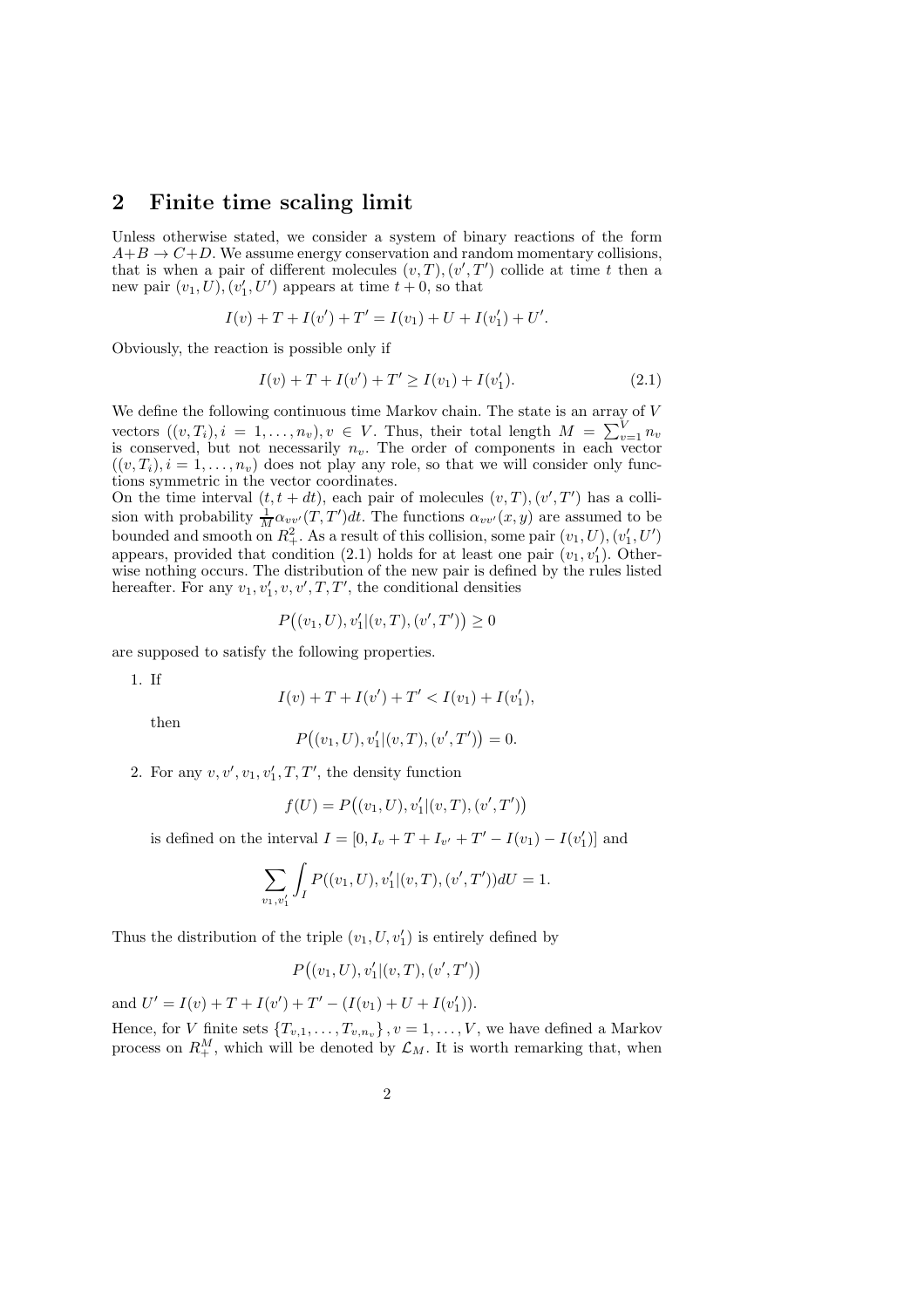the total energy  $U$  is fixed,  $\mathcal{L}_M$  has a compact state space. Then, under some nondegeneracy conditions on  $\alpha$  and  $P$ , this Markov chain for fixed  $M$  approaches, as  $t \to \infty$ , its unique stationary distribution  $\pi^{(M)}(U)$ . Our goal will be to study, under some conditions, the scaling limit  $M \to \infty$  for fixed t, and also the large time limit  $t \to \infty$ .

Let  $n_v^{(M)}(A,t)$  denote the number of type v molecules at time t having kinetic energy T in the set  $A \subset R_+$ . In the limit  $M \to \infty$  we have to impose initial conditions at time zero

$$
\lim_{M \to \infty} \frac{n_v^{(M)}(A,0)}{M} = \int_A \rho_v(x,0) dx,
$$

 $\lambda$  and  $\lambda$ 

for some nonnegative functions  $\rho_v(x,0), \sum_v \int_{R_+} \rho_v(x,0) dx = 1$ , called *concentra*tions. Our goal is to prove that, as  $M \to \infty$ , the sequence of Markov processes  $\mathcal{L}_M$  converges to some deterministic evolution  $\mathcal L$  of the concentrations. We state now our first result.

**Theorem 2.1** For any  $A$  and  $t$ , there exist deterministic limits (in probability)

$$
\lim_{M \to \infty} \frac{n_v^{(M)}(A, t)}{M} = \int_A \rho_v(x, t) dx,
$$

where the  $\rho_n(x,t)$ 's are some non-negative functions satisfying the following Boltzmann type equations

$$
\frac{\partial \rho_{v_1}(x,t)}{\partial t} = \sum_{v,v',v'_1} \int_{R_+^2} \left[ \alpha_{vv'}(y,z) P((v_1,x),v'_1|(v,y),(v',z)) \rho_v(y,t) \rho_{v'}(z,t) - \alpha_{v_1 v'_1}(x,z) P((v,y),v'|(v_1,x),(v'_1,z)) \rho_{v_1}(x,t) \rho_{v'_1}(z,t) \right] dy dz, \tag{2.2}
$$

with the initial condition  $\rho_v(x,0)$ .

Other reaction types Quite similarly one can consider other types of reactions. For example consider the reaction  $A \rightarrow B + C$ . In this case on the time interval  $(t, t + dt)$  each molecule  $(v, T)$  with probability  $\alpha_v(T)dt$  is transformed into two molecules (note that the scaling is different here). The distribution of the products  $(v_1, U), (v_1', U')$  is defined by similar kernels  $P((v_1, U), v_1' | (v, T))$  under the condition

$$
I_{v_1} + I_{v'_1} \le I_v + T.
$$

### 3 One type case

#### 3.1 Probabilistic interpretation

We consider in this section the particular situation with only one molecule type v. It will be also assumed that the rates  $\alpha(T, T') = \alpha_{vv}(T, T') = \alpha$  and the conditional probabilities  $P(U|T,T')$  are uniform on the interval  $[0,T+T']$ . It turns out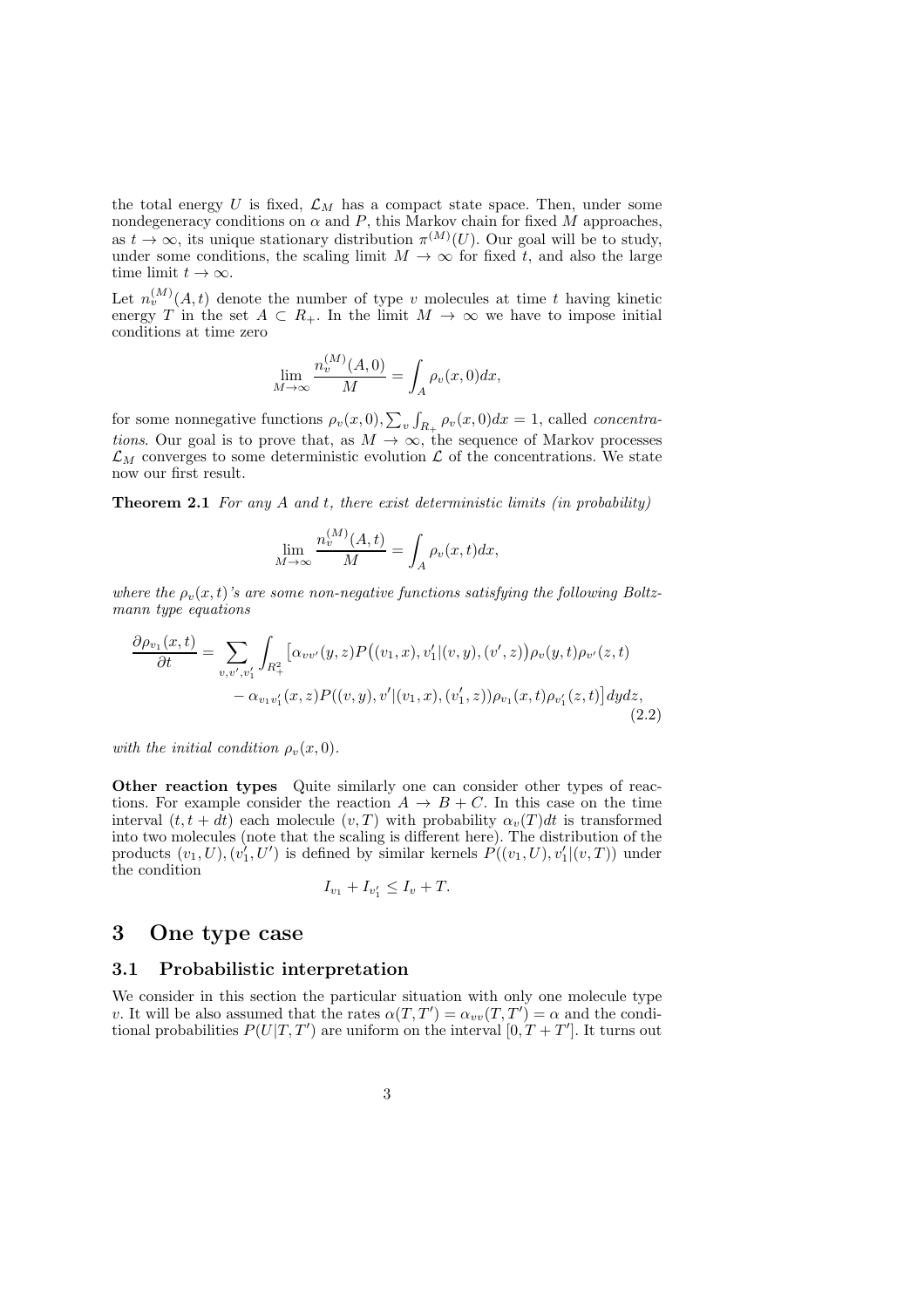that the limiting stationary distribution can be found explicitly. Indeed, equation (2.2) can be rewritten as

$$
\frac{\partial \rho(x,t)}{\partial t} = \alpha \int_x^{\infty} \frac{ds}{s} \int_0^s \rho(u,t)\rho(s-u,t)du - \alpha \rho(x,t). \tag{3.1}
$$

[Similar equations appeared in [2] in a different context]. Now one can guess a fixed point: it is  $\rho(x) = \beta e^{-\beta x}$ , but it also can be obtained from a very clear probabilistic picture.

Let us consider *finite particle dynamics*, that is the chain  $\mathcal{L}_M$ , the states of which are finite subsets of  $R_+$  with  $M$  elements.

Take first the case  $M = 2$ . Define the chains  $\mathcal{L}_2(U)$  as the restriction of  $\mathcal{L}_2$  on states with total energy U. Then the chains  $\mathcal{L}_2(U)$  are irreducible and nilpotent: that is, already after the first jump we get the stationary distribution  $\pi_2(U)$ , with T uniformly distributed on  $[0, U]$  and  $T' = U - T$ . Hence, for any initial condition,  $\mathcal{L}_2$  is a mixture of  $\mathcal{L}_2(U)$ . We see that, for any density  $f(U)$ , the measure

$$
\int_{R_+} \pi_2(U) f(U) dU
$$

is an invariant measure for  $\mathcal{L}_2$ . Indeed one of these invariant measures is of greatest interest to us. Let the random vector  $(\xi_1, \xi_2)$  on  $R_+^2$  be defined by the measure  $\mu_{2,\beta}$ , such that the two random variables  $\xi_1, \xi_2$  on  $R_+$  be i.i.d with density  $\rho(x) =$  $\beta \exp(-\beta x)$ . Consider a new random vector  $(\eta_1, \eta_2)$ , where  $\eta_1$  is picked at random on the interval  $[0, \xi_1 + \xi_2]$  and  $\eta_2 = \xi_1 + \xi_2 - \eta_1$ . This defines a transformation of measures  $\mu'_{2,\beta} = W \mu_{2,\beta}$ . In fact we have the following

**Lemma 3.1** The measure  $\mu_{2,\beta}$  is invariant with respect to W, that is

$$
\mu'_{2,\beta} = \mu_{2,\beta}.\tag{3.2}
$$

**Proof.** Immediate, since the density of  $\xi = \xi_1 + \xi_2$  is  $\beta^2 x \exp(-\beta x)$ . Then picking a random point on the interval  $[0, x]$  yields  $\mu_{2,\beta}$ , whence equality (3.2) follows. In addition, (3.2) gives

$$
\rho(u) = \int_u^{\infty} \frac{dx}{x} \int_0^x \rho(y) \rho(x - y) dy,
$$

which is exactly the stationary form of equation  $(3.1)$ . For  $M \geq 3$ , the Markov chain  $\mathcal{L}_M$  has also irreducible components  $\mathcal{L}_M(U)$ , consisting of all states  $(T_1, \ldots, T_M)$  with  $T_1 + \cdots + T_M = U$ . For fixed M and U the invariant measure of the chain  $\mathcal{L}_M(U)$  is the uniform measure on the simplex  $T_1 + \cdots + T_M = U$ . An invariant measure on  $\mathcal{L}_M$  can be found as follows.

Take M independent particles, having each density  $\beta e^{-\beta x}$  on  $R_+$  and let  $\mu_{M,\beta}$ denote their joint distribution.

**Lemma 3.2** The measure  $\mu_{M, \beta}$  is invariant for  $\mathcal{L}_M$ .

**Proof.** It follows from the previous lemma, because the generator of  $\mathcal{L}_M$  is the sum of generators corresponding to all pairs  $(i, j), i, j = 1, \ldots, M, i \neq j$ .

**Remark 3.1** One can show that  $\mathcal{L}_M(U)$  is reversible, by using the classical Kolmogorov's reversibility criteria for Markov with transition rates  $\lambda_{\alpha\beta}$ , namely

$$
\lambda_{\alpha_1\alpha_2}\lambda_{\alpha_2\alpha_3}\dots\lambda_{\alpha_k\alpha_1}=\lambda_{\alpha_1\alpha_k}\lambda_{\alpha_k\alpha_{k-1}}\dots\lambda_{\alpha_2\alpha_1}.
$$

See related questions in [8].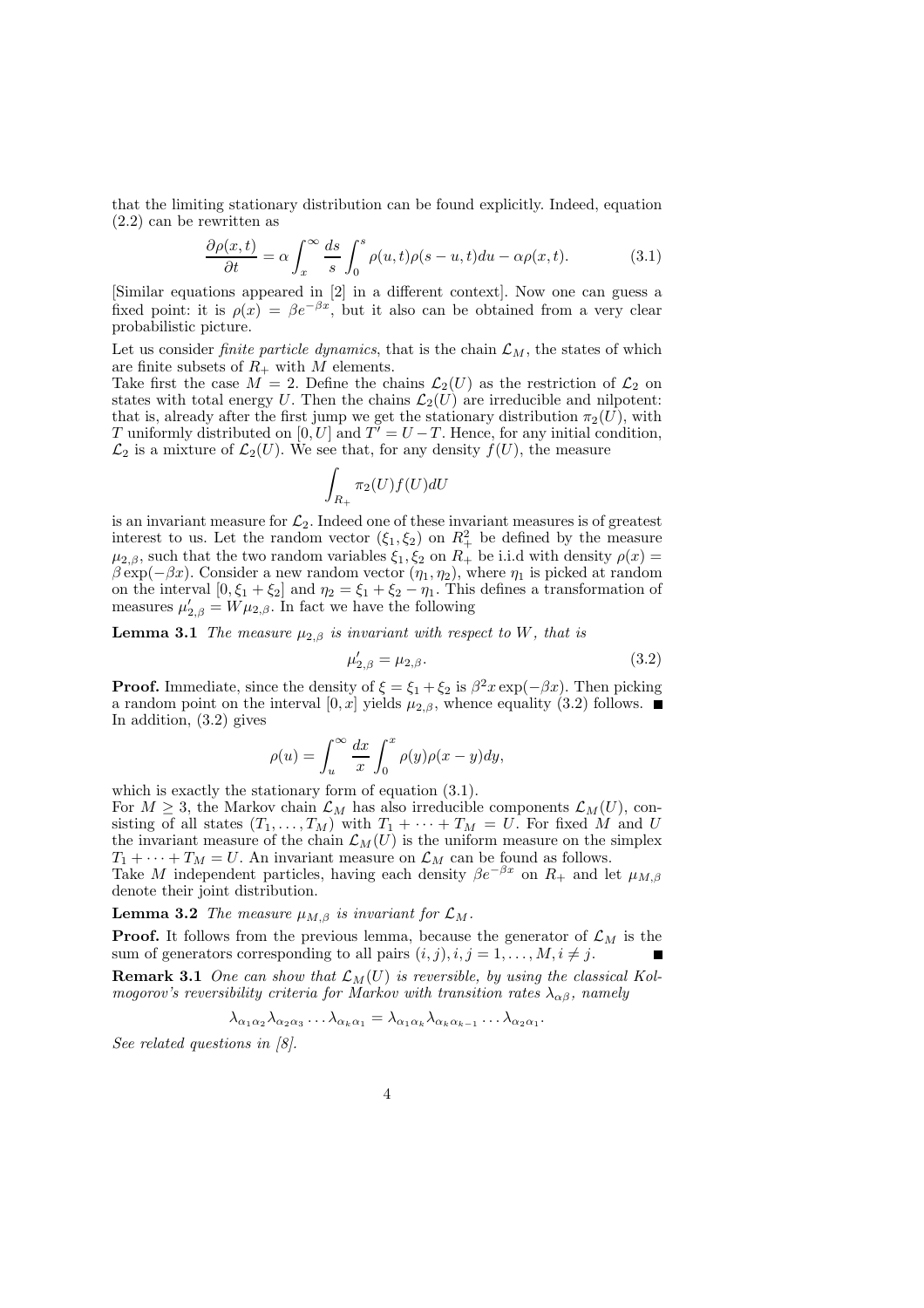#### 3.2 Convergence for Boltzmann equation

According to the above section, when the total initial energy  $U$  satisfies the condition  $U = M/\beta$ , we have

$$
\lim_{M \to \infty} \lim_{t \to \infty} \frac{n_v^{(M)}(A, t)}{M} = \int_A \beta e^{-\beta x} dx.
$$

We will consider now the quantity  $\lim_{t\to\infty} \lim_{M\to\infty}$ .

**Theorem 3.3** For Boltzmann equation (2.2), for any initial condition  $\rho(x, 0)$ , we have

$$
\lim_{t \to \infty} \rho(x, t) = \beta e^{-\beta x}, \quad x \ge 0
$$
\n(3.3)

Proof. The sketch is the following. First, we prove in the next subsection, under more general assumptions, that any initial distribution converges to some fixed point. Secondly, we will show that there is a unique one-dimensional manifold of fixed points, namely  $\beta e^{-\beta x}$ ,  $0 < \beta < \infty$ . This will conclude the proof, since  $\beta$  itself is uniquely determined by the initial mean energy

$$
T(0) = \lim_{M \to \infty} \frac{1}{M} \sum_{i=1}^{M} T_i(0) = \frac{1}{\beta}.
$$

П

#### 3.3 Local equilibrium condition

We come back here to an arbitrary number of types. We will say that a positive function  $f(v, x)$  on  $V \times R_+$  with  $\sum_v \int f(v, x) dx = C < \infty$ , satisfies a local equilibrium condition (LE) if, for any  $\gamma$ ,  $\gamma_1$ ,

$$
\sum_{\gamma',\gamma_1'} \left[ w(\gamma,\gamma_1|\gamma',\gamma_1') f(\gamma') f(\gamma_1') - w(\gamma',\gamma_1'|\gamma,\gamma_1) f(\gamma) f(\gamma_1) \right] = 0, \qquad (3.4)
$$

where we use the notation

$$
\gamma = (v, x), \quad \sum_{\gamma} = \sum_{v} \int dx,
$$

and

$$
\begin{aligned} w(\gamma,\gamma_1|\gamma',\gamma_1') &= \\ \alpha_{v'v_1'}(x',x_1')P\big((v,x),v_1|(v',x'),(v_1',x_1')\big)\delta(x_1-(x'+x_1'+I_{v'}+I_{v_1'}-x-I_v-I_{v_1})). \end{aligned}
$$

One can assume  $C = 1$ . Then, in the one type case, this is tantamount to saying that  $\mathcal{L}_2$  has the invariant product form distribution  $f(x)f(y)$ .

The fixed point condition (FP)

$$
\sum_{\gamma_1,\gamma',\gamma_1'} \left[ w(\gamma,\gamma_1|\gamma',\gamma_1')f(\gamma')f(\gamma_1') - w(\gamma',\gamma_1'|\gamma,\gamma_1)f(\gamma)f(\gamma_1) \right] = 0,\tag{3.5}
$$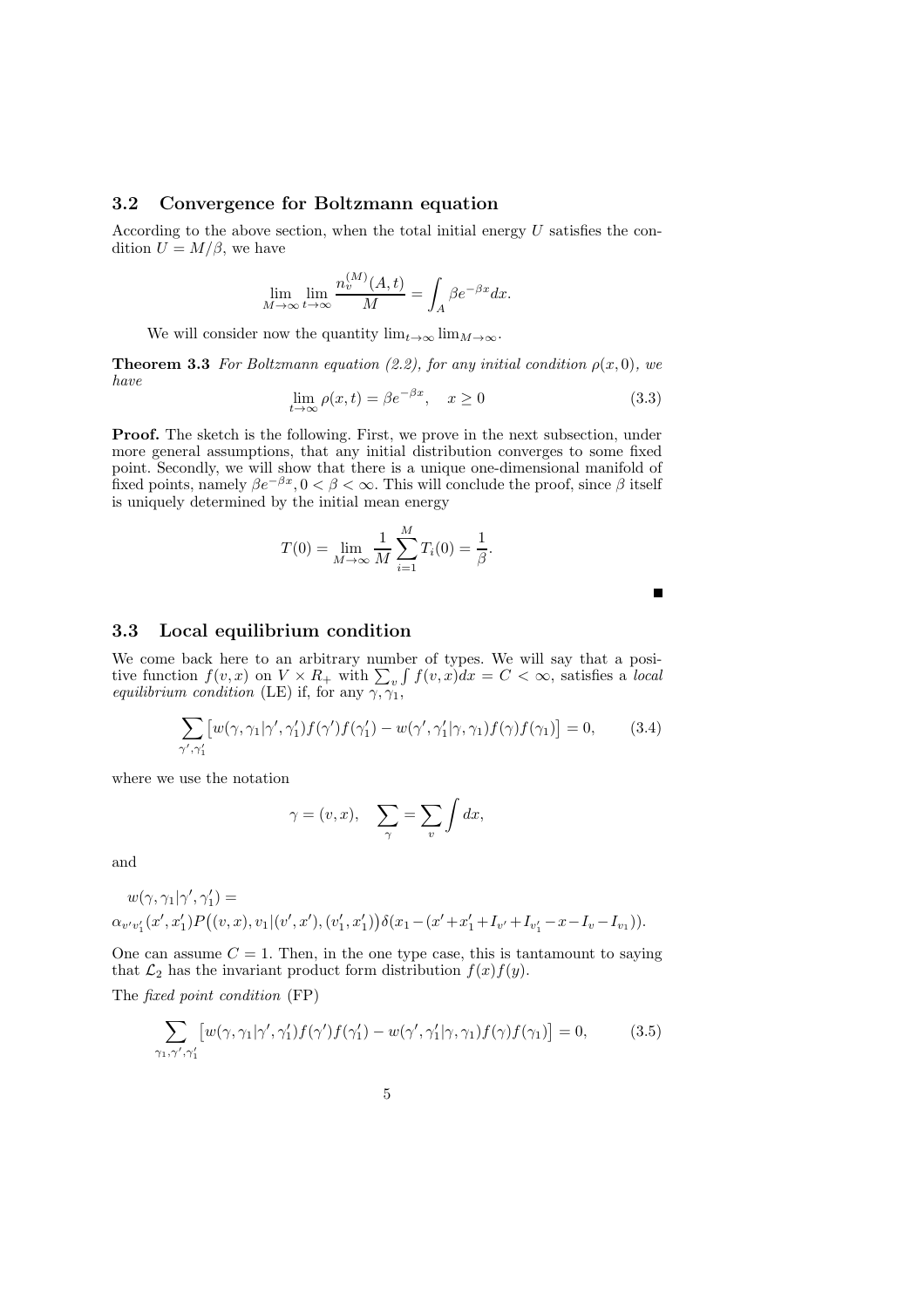valid for any  $\gamma$ , follows immediately from (3.4).

We shall say that  $f(\gamma)$  satisfies a *detailed balance condition* (DB) whenever

$$
w(\gamma, \gamma_1 | \gamma', \gamma_1') f(\gamma') f(\gamma_1') - w(\gamma', \gamma_1' | \gamma, \gamma_1) f(\gamma) f(\gamma_1) = 0, \qquad (3.6)
$$

for any  $\gamma, \gamma', \gamma_1, \gamma'_1$ . In the above one type example, DB condition holds if one chooses

$$
f_0 = \beta e^{-\beta x},
$$

for any positive  $\beta$ . Note that DB $\rightarrow$ LE $\rightarrow$ FP.

Let us define the *relative entropy* of f with respect to  $f_0$ , assuming both f and  $f_0$ are positive. Farther on,  $f_0$  will be fixed and therefore omitted in the notation, so that

$$
H(f) \equiv H(f, f_0) = \sum_{\gamma} f(\gamma) \log \left[ \frac{f_0(\gamma)}{f(\gamma)} \right]. \tag{3.7}
$$

**Theorem 3.4** Assume that there exists some  $f_0(\gamma) > 0$  satisfying the local equilibrium condition. Then for any initial  $f(\gamma, 0)$  with  $H(f(., 0))$  finite, the function  $f(\gamma) = f(\gamma, t)$ , that is the solution of equation (2.2), does satisfy

$$
\frac{dH(f)}{dt} \ge 0.
$$

Moreover, as  $t \to \infty$ ,  $f(\gamma, t)$  tends to some fixed point  $f_{\infty}$  which depends in general on the initial data  $f(\gamma, 0)$ . LE condition holds for any stationary solution f, that is for any fixed point of (2.2).

**Proof.** The integrability of  $\frac{df(\gamma)}{dt}$  follows from (2.2), so that the following conservation law holds

$$
\sum_{\gamma} \frac{df(\gamma)}{dt} = 0. \tag{3.8}
$$

.

Differentiating  $(3.7)$  and using  $(3.8)$ , we get

$$
\frac{dH(f)}{dt} = \sum_{\gamma} \frac{df(\gamma)}{dt} \log \left[ \frac{f_0(\gamma)}{f(\gamma)} \right]
$$

We rewrite condition (3.4) as

$$
\sum_{\gamma',\gamma_1'} w(\gamma,\gamma_1|\gamma',\gamma_1') \frac{f_0(\gamma')f_0(\gamma_1')}{f_0(\gamma)f_0(\gamma_1)} = \sum_{\gamma',\gamma_1'} w(\gamma',\gamma_1'|\gamma,\gamma_1),
$$

and set for the sake of shortness  $\int \equiv \sum_{\gamma,\gamma_1,\gamma',\gamma'_1}$ . Then, for any function  $f(\gamma)$ , we have

$$
\int w(\gamma, \gamma_1 | \gamma', \gamma'_1) \frac{f_0(\gamma') f_0(\gamma'_1)}{f_0(\gamma) f_0(\gamma_1)} f(\gamma) f(\gamma_1) = \int w(\gamma', \gamma'_1 | \gamma, \gamma_1) f(\gamma) f(\gamma_1),
$$

or, after a change of variables,

$$
\int w(\gamma', \gamma_1' | \gamma, \gamma_1) f(\gamma) f(\gamma_1) = \int w(\gamma', \gamma_1' | \gamma, \gamma_1) \frac{f_0(\gamma) f_0(\gamma_1)}{f_0(\gamma') f_0(\gamma_1')} f(\gamma') f(\gamma_1').
$$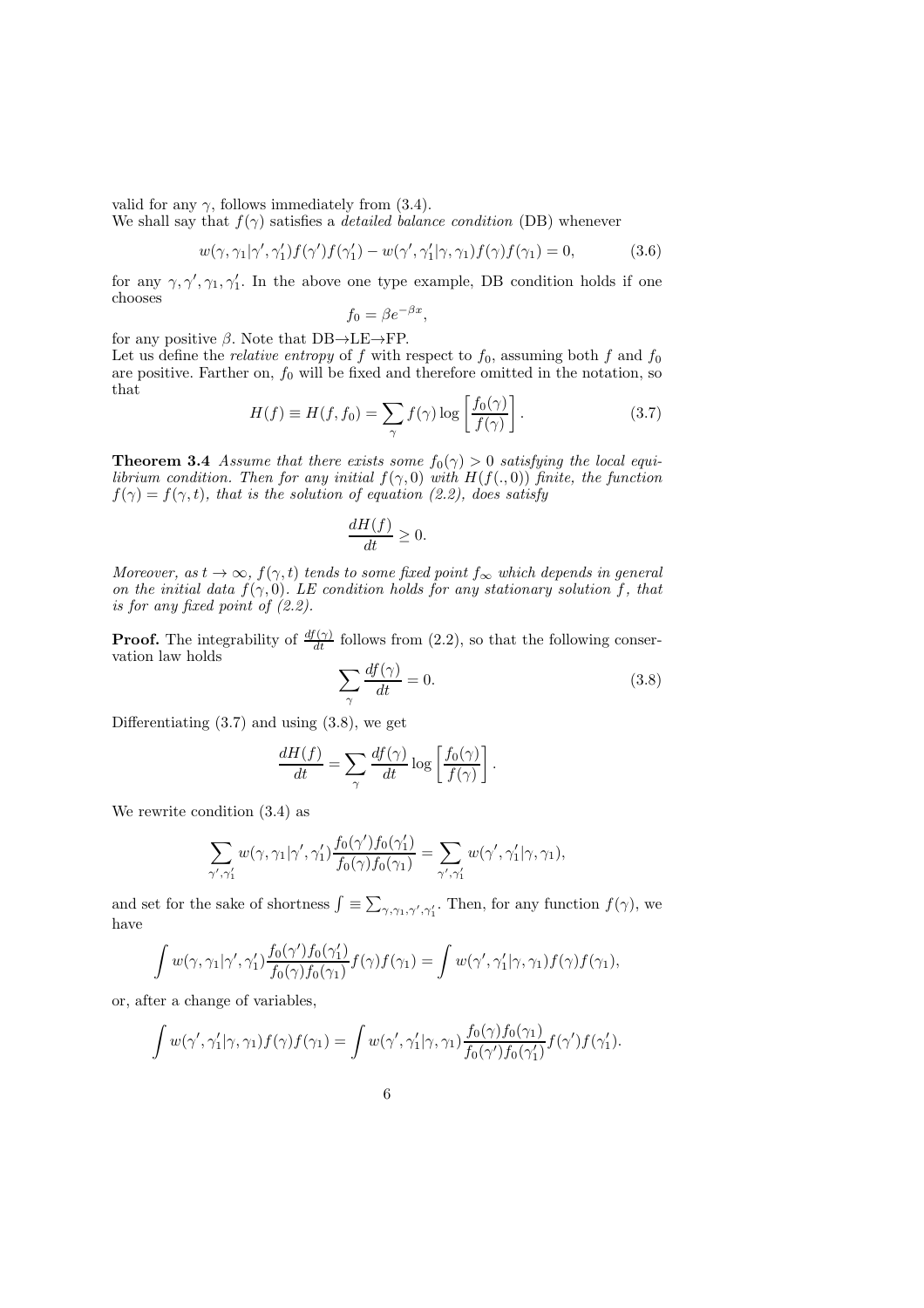Let  $\phi(\gamma) = \log \left[ \frac{f_0(\gamma)}{f(\gamma)} \right]$  $\frac{f_0(\gamma)}{f(\gamma)}$ . Then

$$
\frac{dH(f)}{dt} = \sum_{\gamma} \frac{df(\gamma)}{dt} \phi(\gamma)
$$
  
=  $\int \phi(\gamma) [w(\gamma, \gamma_1 | \gamma', \gamma'_1) f(\gamma') f(\gamma'_1) - w(\gamma', \gamma'_1 | \gamma, \gamma_1) f(\gamma) f(\gamma_1)]$   
=  $\int [\phi(\gamma) - \phi(\gamma')] w(\gamma, \gamma_1 | \gamma', \gamma'_1) f(\gamma') f(\gamma'_1)$   
=  $\frac{1}{2} \int [\phi(\gamma) + \phi(\gamma_1) - \phi(\gamma') - \phi(\gamma'_1)] w(\gamma, \gamma_1 | \gamma', \gamma'_1) f(\gamma') f(\gamma'_1).$ 

Set for a while

$$
\begin{cases} \xi = \frac{f_0(\gamma) f_0(\gamma_1) f(\gamma') f(\gamma'_1)}{f(\gamma) f(\gamma_1) f_0(\gamma') f_0(\gamma'_1)}, \\ \alpha = \frac{f_0(\gamma') f_0(\gamma'_1)}{f_0(\gamma) f_0(\gamma_1)}, \end{cases}
$$

so that

$$
\log \xi = \phi(\gamma) + \phi(\gamma_1) - \phi(\gamma') - \phi(\gamma'_1).
$$

Then

$$
\frac{dH(f)}{dt} = \frac{1}{2} \int \alpha \xi \log \xi w(\gamma, \gamma_1 | \gamma', \gamma_1') f(\gamma) f(\gamma_1).
$$

On the other hand, from the LE condition,

$$
\int \alpha \xi w(\gamma, \gamma_1 | \gamma', \gamma'_1) f(\gamma) f(\gamma_1) = \int \alpha w(\gamma, \gamma_1 | \gamma', \gamma'_1) f(\gamma) f(\gamma_1),
$$

which yields

$$
\frac{dH(f)}{dt} = \frac{1}{2} \int (\xi \log \xi - \xi + 1) \alpha w(\gamma, \gamma_1 | \gamma', \gamma_1') f(\gamma) f(\gamma_1) \ge 0,
$$

since  $\xi \log \xi - \xi + 1 > 0$  if  $\xi > 0$ , due to the convexity of  $\xi \log \xi$ .

Assume now that for some  $f_0 > 0$  the local equilibrium condition holds. Then it holds also for any other stationary solution f, i.e. satisfying  $\frac{df}{dt} = 0$ . In fact, note that  $\frac{dH(f)}{dt} > 0$  if  $f(\gamma)f(\gamma_1) > 0, w(\gamma, \gamma_1 | \gamma', \gamma'_1) > 0$  and  $\xi \neq 1$ . Also, if f is a stationary solution of equation (2.2) then  $\frac{df(\gamma)}{dt} = 0$  and hence  $\frac{dH(f)}{dt} = 0$ . It follows that, for any  $\gamma, \gamma_1, \gamma', \gamma'_1$  such that  $f(\gamma) f(\gamma_1) > 0$  and  $w(\gamma, \gamma_1 | \gamma', \gamma'_1) > 0$ , we have  $\xi = 1$ , that is

$$
\frac{f(\gamma')f(\gamma_1')}{f(\gamma)f(\gamma_1)} = \frac{f_0(\gamma')f_0(\gamma_1')}{f_0(\gamma)f_0(\gamma_1)}
$$

.

On the other hand, if  $\frac{df(\gamma)}{dt} = 0, f(\gamma) = 0$  and  $w(\gamma, \gamma_1 | \gamma', \gamma_1') = 0$ , then we get  $f(\gamma')f(\gamma_1')=0$  as a consequence of equation (2.2). Thus, for any  $\gamma, \gamma_1$ , equation (3.4) holds. Any solution  $f(t)$  of equation (2.2) as  $t \to \infty$  tends to some stationary solution  $f_{\infty}$ , which depends in general on the initial data  $f(0)$ . In fact, from the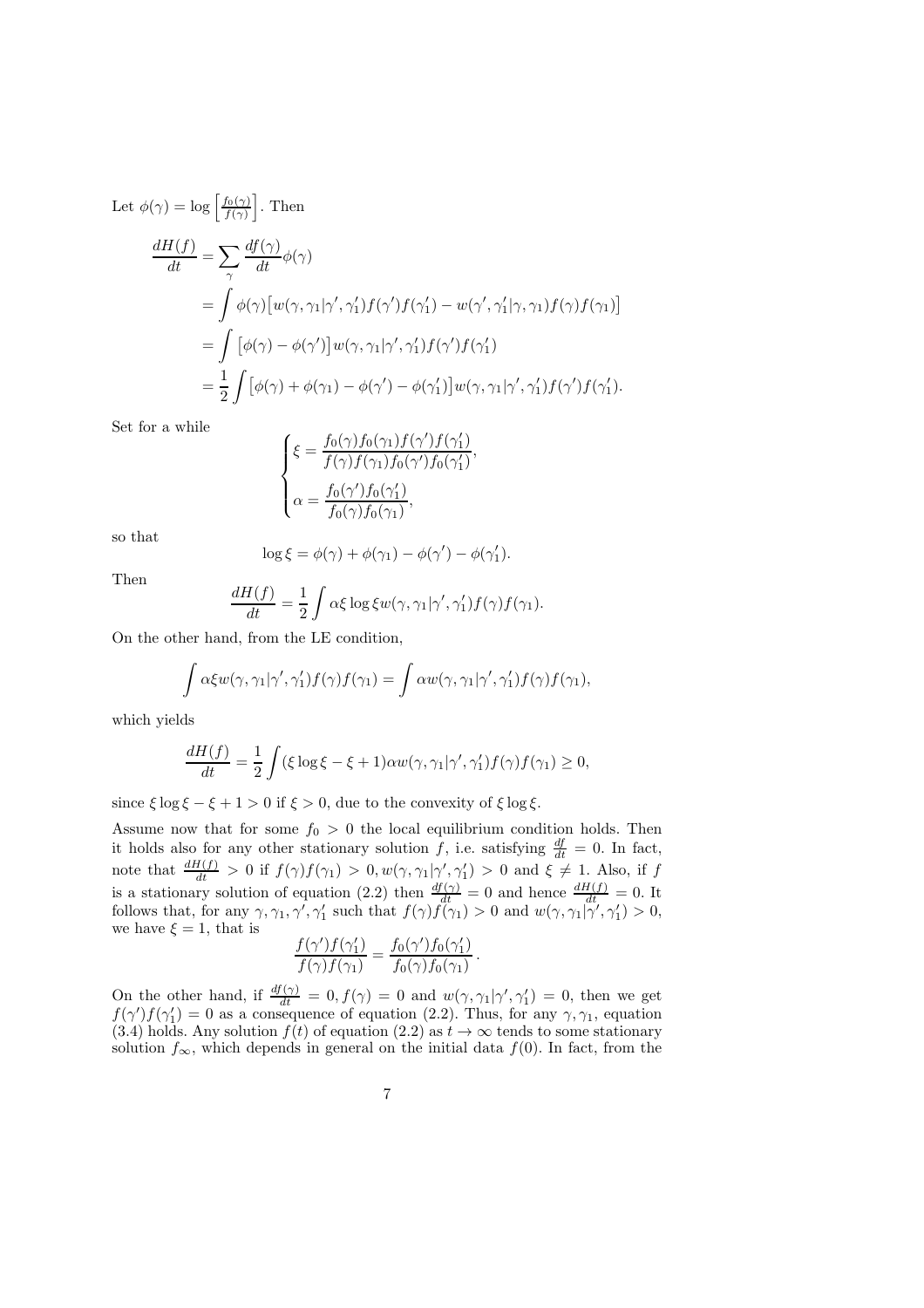proof of theorem 2.1, it follows that f is a stationary solution, i.e.  $\frac{df}{dt} = 0$ , if and only if  $\frac{dH(f)}{dt} = 0$  (provided that (2.2) holds). This means that  $H(f)$  is a Lyapounov function. Consequently, the expected result follows from the general theory of Lyapounov functions and the proof of the theorem is terminated.

#### 3.4 Fixed points and conservation laws

Now we will prove that, for any two fixed points  $f_0, f$ , the function  $\log \frac{f}{f_0}$  is an additive conservation law. Consider the equation

$$
\frac{f(\gamma')f(\gamma_1')}{f(\gamma)f(\gamma_1)} = \frac{f_0(\gamma')f_0(\gamma_1')}{f_0(\gamma)f_0(\gamma_1)}.
$$
\n(3.9)

For  $f_0 = 1$ , we have

$$
\frac{f(\gamma')f(\gamma_1')}{f(\gamma)f(\gamma_1)} = 1,
$$
\n(3.10)

which shows that  $\log f$  is an additive conservation law. Vice versa, if there is a set J of additive conservation laws such that

$$
\eta_j(\gamma) + \eta_j(\gamma_1) = \eta_j(\gamma') + \eta_j(\gamma_1'), j \in J,
$$

then, for any constants  $c, c_i$ ,

$$
f(\gamma) = c \prod_{j \in J} \exp(c_j \eta_j(\gamma))
$$

is a solution of (3.10). Note that additive conservation laws form a linear space. Thus we have proved that any solution of (3.10) has this form. In the general case (that is if  $f_0 \neq 1$ ), we have

$$
\frac{f}{f_0} = c \prod_{j \in J} \exp(c_j \eta_j(\gamma)).
$$

It is worth noticing that a nonzero additive conservation law for the chain  $\mathcal{L}_M$  is in fact unique, if the chains  $\mathcal{L}_M(U)$  are irreducible, for all U.

## 4 Invariant measures for multitype models

Here we will analyze some cases with  $V > 1$ , when there exists an invariant measure having a product form.

#### 4.1 Binary reactions without type change

Let for any  $v = 1, \ldots, V$  a density  $\rho_v(x) > 0$  on  $R_+$  be given. Assume only reactions  $v, w \rightarrow v, w$  are possible, so that the  $n_v$ 's are conserved. Then one can introduce finite particle Markov chains  $\mathcal{L}_{n_1,\dots,n_V}$ . Suppose in addition that, for any couple of types  $(v, w)$ ,

$$
\alpha_{vw}(T,T') = \alpha_{vw}(T+T'),
$$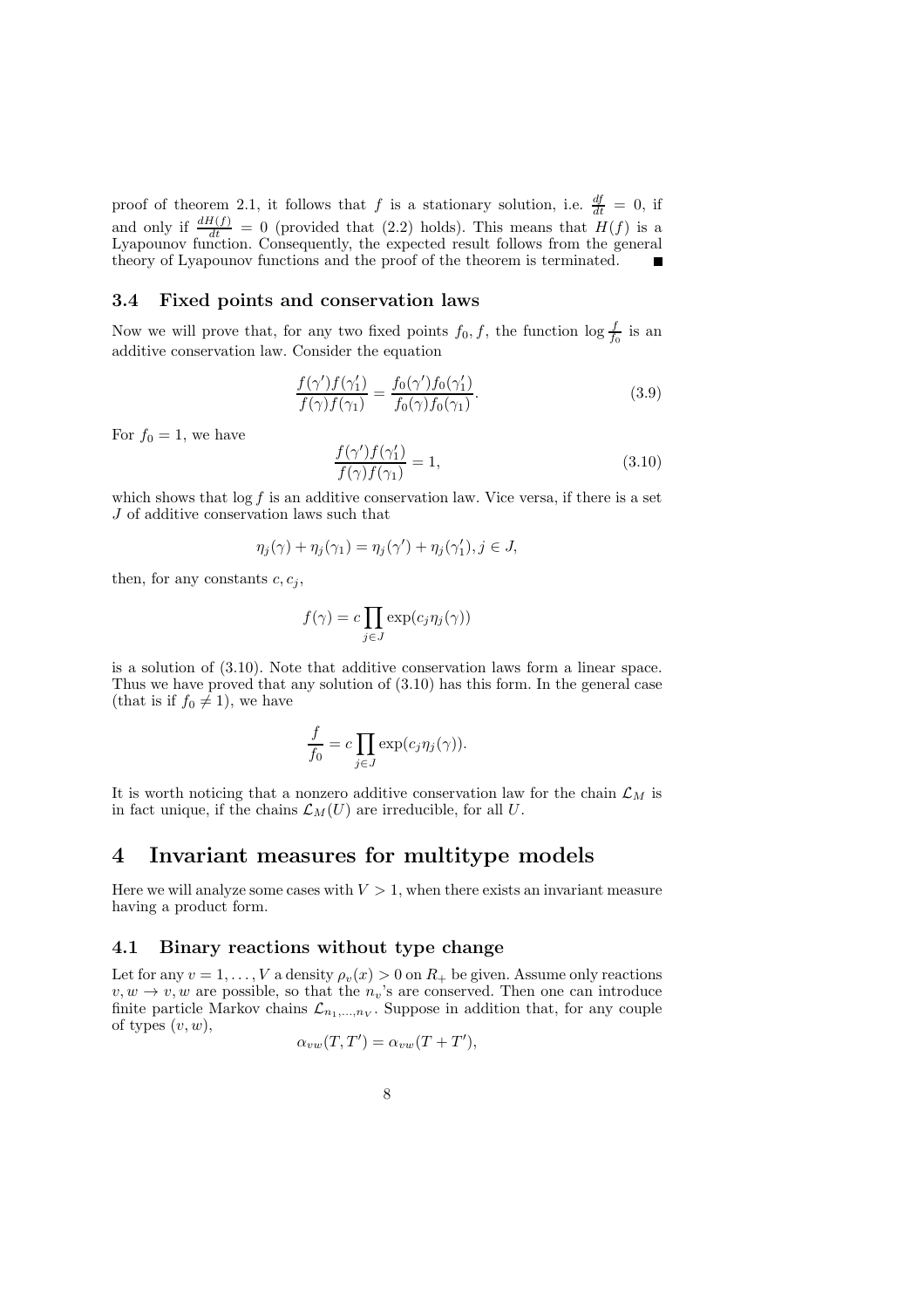which means that the rates depend only on the sum of energies. We need the following definition. Fix a pair  $(v, w)$  of types and let  $\xi_v, \xi_w$  be independent random variables with joint density  $\rho_v(x)\rho_w(y)$ . Denote

$$
P_{\rho_v \rho_w} = P_{\rho_v \rho_w}(x, y|T) = P(\xi_v = x, \xi_w = y | \xi_v + \xi_w = T)
$$

the corresponding conditional distributions, which will be called canonical kernels corresponding to the density array  $(\rho_1, \ldots, \rho_V)$ .

Let  $\xi_{v,i}$ ,  $i = 1, \ldots, n_v$ , stand for the energy of the *i*-th particle of type *v*.

**Theorem 4.1** Fix an array  $\rho_1, \ldots, \rho_V$  and let a system of  $\frac{V(V+1)}{2}$  reactions with canonical kernels  $P_{\rho_v \rho_w}$  be given. Then, for any  $n_1, \ldots, n_V$ , the invariant measures of  $\mathcal{L}_{n_1,...,n_V}$  are such that the random variables  $\xi_{v,i}$  have independent distributions equal to  $\rho_v$ . In the thermodynamic limit, for any initial concentrations of types  $(c_1, \ldots, c_V)$  (here the concentrations of types do not change at all), the invariant energy distribution is unique and given by the independent densities  $\rho_n$ . Moreover, for any initial energy distribution, there is convergence to this invariant measure. Also, for any array  $(\rho_1, \ldots, \rho_V)$  with arbitrary rates  $\alpha_{vw}(U)$ , there is only one system of kernels for which this array defines an invariant (product form) distribution, these kernels being canonical kernels.

**Proof.** Any transition  $v, v' \rightarrow v, v'$  conserves U and the related measures. Hence, as for the convergence, the argument is similar to that in the previous section. The other statements follow directly from the definitions.

When  $\rho_{v}(x) = \beta e^{-\beta x}$ , the kernels are uniform on [0, T], as in the one type case study. Let  $P^{\beta}$  denote such a kernel. An interesting situation depicted in the next remark arises when

$$
\rho_v(x) = \beta_v \exp(-\beta_v x),
$$

with different  $\beta_v$ 's.

Remark 4.1 All other cases can be reduced to the simplest one by the following transformation. Given any density  $\rho > 0$  and any  $\beta > 0$ , introduce the one to one mapping  $U = U(\rho, \beta) : R_+ \to R_+$  such that, for any  $x \in R_+$ ,

$$
\int_0^x \rho(y) dy = \int_0^{U(x)} \beta e^{-\beta y} dy.
$$

Then

$$
P_{vw} = (U^{-1}(\rho_v, \beta), U^{-1}(\rho_w, \beta)) P^{\beta}(U(\rho_v, \beta), U(\rho_w, \beta)).
$$

#### 4.2 Unary reactions

Now we want to tackle examples in which the  $n_v$ 's are not conserved. Then, in general, only

$$
\mathcal{L}^M = \bigcup_{n_1 + \dots + n_V = M} \mathcal{L}_{n_1, \dots, n_V}
$$

is a Markov chain. In this subsection, we assume that unary reactions

 $v \rightarrow w$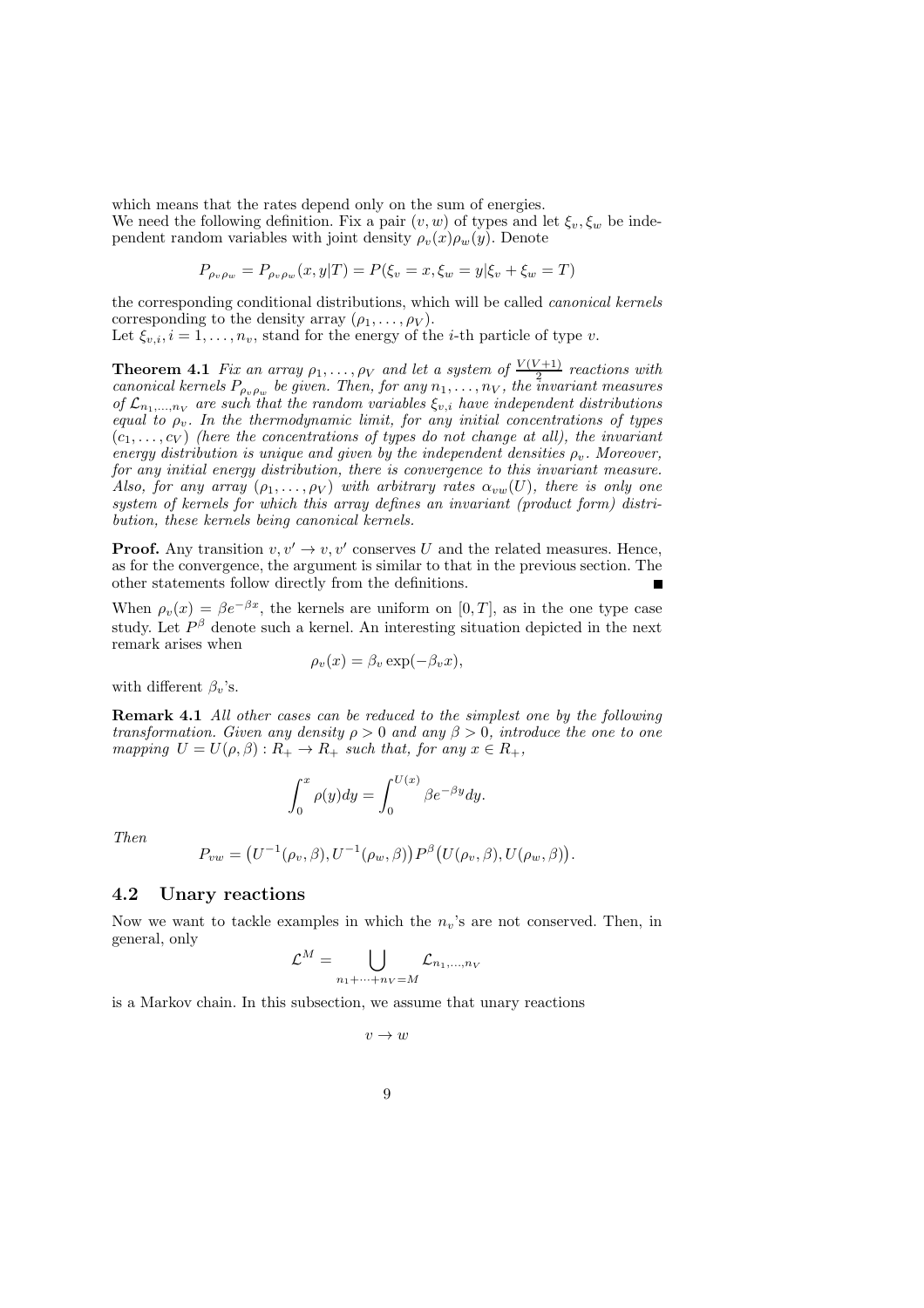can take place with rates  $a_{vw}$ . Such reactions could be interpreted as isomer to isomer transformations. When  $I_v \geq I_w$  the reaction  $v \to w$  always occurs, and the kinetic energy T of the v-particle becomes the kinetic energy  $I_v - I_w + T$  of the w-particle. The reaction  $w \to v$  however occurs only if  $T - I_v + I_w \geq 0$ , in which case the kinetic energy T of the w-particle becomes the kinetic energy  $T - I_v + I_w$ of the v-particle.

Consider first the case without binary reactions. Define the following one-particle Markov chain: its states are all pairs  $(v, T)$ , that is  $M = 1$ . Moreover, assume that there are only two types. Let  $I_1 < I_2$ . Consider a pair of densities  $\rho_1, \rho_2$ , and denote by  $\xi_1, \xi_2$  the corresponding random variables. We call this pair *admissible* if the conditional density of  $\xi_1 - (I_2 - I_1)$ , on the event  $\{\xi_1 > I_2 - I_1\}$ , is equal to  $\rho_2$ . One example is  $\rho_1 = \rho_2 = \beta \exp(-\beta x)$ , another being

$$
\rho_1(x) = \begin{cases} 0, & \text{for } x < I_2 - I_1; \\ \rho_2(x - I_2 + I_1), & \text{otherwise.} \end{cases}
$$

Any invariant measure on  $\{1,2\} \times R_+$  can be written as  $\pi_1(1,\rho_1) + \pi_2(2,\rho_2)$  with positive coefficients  $\pi_i$  such that  $\pi_1 + \pi_2 = 1$ . We have for  $\pi_1, \pi_2$  the following equations

$$
\pi_1 Y_1 a_{12} = \pi_2 a_{21}, \quad Y_1 = \int_{I_2 - I_1}^{\infty} \rho_1(x) dx.
$$

This case exhibits the highest degree of reducibility, each class containing one or two elements: there are plenty of invariant measures – but this is clearly a very unnatural situation. For an arbitrary  $M$  with only two types, we have the product of M chains  $\mathcal{L}^1$ , which again leads to a rather unnatural situation.

When there are  $V > 2$  types, each class also has a finite number of elements. It is then possible to order the internal energies, assuming for example

$$
I_1 \leq I_2 \leq \ldots \leq I_V,
$$

and also  $a_{vw} > 0$ ,  $\forall v, w$ . If the full energy satisfies  $I_m < U < I_{m+1}, m = 1, ..., V$ (putting  $I_{m+1} = \infty$ ) then there are no possible jumps to the types  $m + 1, \ldots, V$ , so that the process evolves as a Markov chain  $\mathcal{L}_{1,m}$  with state space  $1,\ldots,m$ and rates  $a_{vw}, v, w = 1, \ldots, m$ . Hence  $\mathcal{L}_{1,m}$  are restrictions of  $\mathcal{L}_{1,V}$ . For  $m = 1$ , it becomes a trivial one-point Markov chain. Let  $\pi_{m,v}, v = 1, \ldots, m$  denote the stationary probability of the state v in  $\mathcal{L}_{1,m}$ . We have  $\pi_{1,1} = 1$ .

Note that, if at time 0 the state is  $(1, U)$  and U has some density  $f(U)$  in  $[I_m, I_{m+1}],$ then the stationary distribution is defined by  $\pi_{m,v}$  and by the conditional density f of the full energy. Thus everything is defined by the rates  $a_{vw}$  and by  $f(U)$ , that is  $\rho_1$ . Moreover, these quantities can be chosen arbitrarily. Setting for the sake of shortness

$$
\pi_v = \pi_{V,v},
$$

we propose hereafter some examples.

**Shifts** In this first example we take  $\rho_1(x) = 0$  if  $x < I_V - I_1$ . Then each  $\rho_v$  is just a shift of  $\rho_1$ .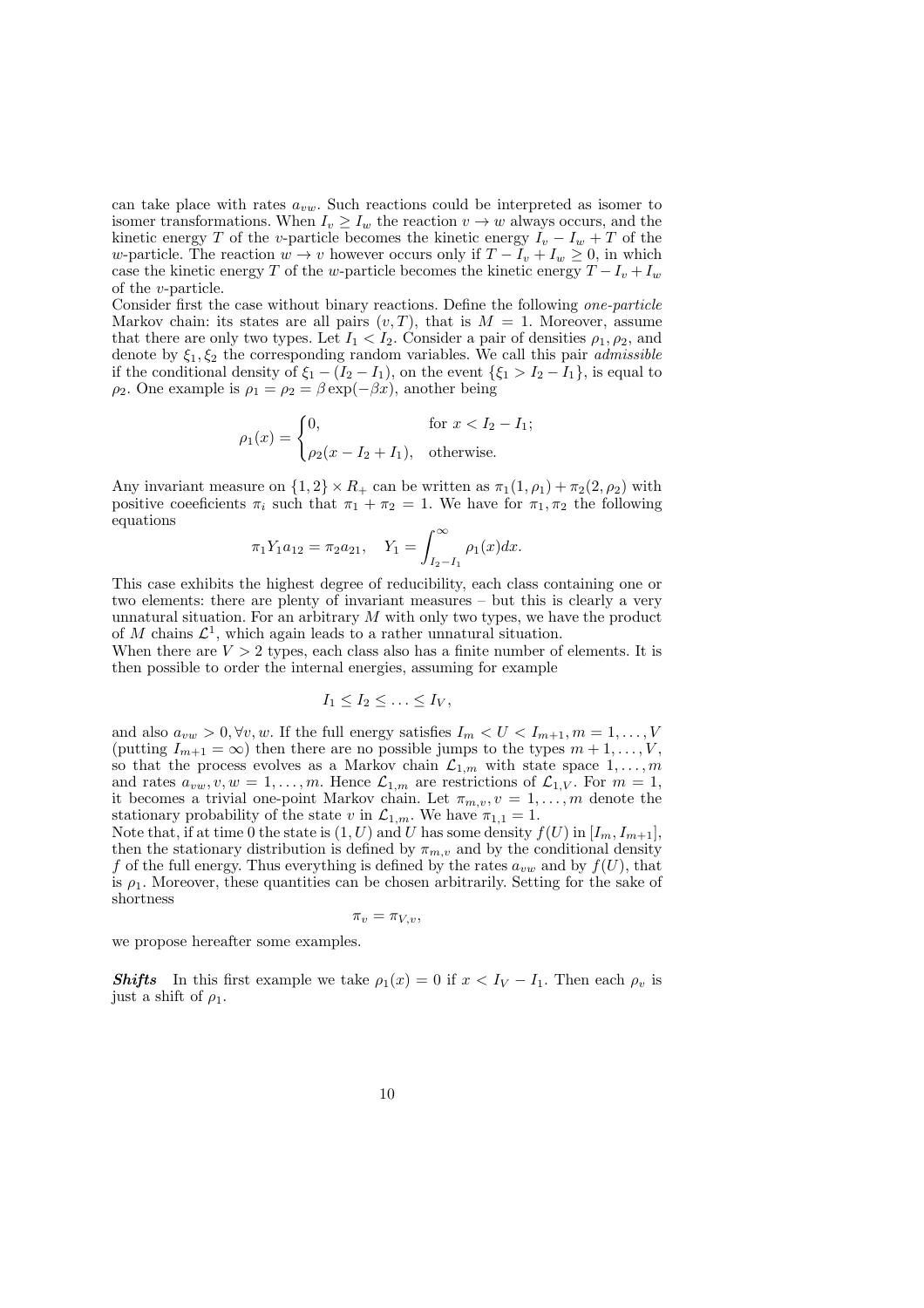**Reversibility** Analogously, a system  $(\rho_1, \ldots, \rho_V)$  of densities will be said *admis*sible if the following condition holds: for any v the pair  $(\rho_v, \rho_{v+1})$  is admissible. Then it follows that each pair of densities  $(\rho_i, \rho_j), i < j$ , is admissible.

**Theorem 4.2** If  $I_1 < \ldots < I_V$ , all  $\rho_v(x)$  are strictly positive and the system  $(\rho_1, \ldots, \rho_V)$  is admissible then  $\mathcal{L}^M$  is reversible.

**Proof.** Let  $f_v(U) = \rho_v(U - I_v)$  for  $U \ge I_v$  and  $f_v(U) = 0$  for  $U < I_v$ . We suppose the invariant distribution for the chain  $\mathcal{L}^M$  has a product form, each factor being given by  $\pi_v f_v(U)$ . This means that for each m and for  $I_m \leq U < I_{m+1}$ 

$$
\sum_{i=1}^{m} \pi_i f_i(U) a_{ij} = \pi_j f_j(U) \sum_{i=1}^{m} a_{ji},
$$

for  $j = 1, \ldots, m$ . Then admissibility means

$$
f_i(U) = \begin{cases} A_i f_1(U), \text{ for } U \ge I_i, \\ f_i(U) = 0, \text{ otherwise.} \end{cases}
$$

Hence

$$
\sum_{i=1}^{m} \pi_i A_i a_{ij} = \pi_j A_j \sum_{i=1}^{m} a_{ji}, \quad 1 \le j \le m.
$$

Putting  $p_i = \pi_i A_i$ , it follows that

$$
\sum_{i=1}^{m} p_i a_{ij} = p_j \sum_{i=1}^{m} a_{ji}, \ 1 \le j \le m, \quad \forall m = 1, \dots, V.
$$

The comparison of these equations for m and  $m + 1$  yields

$$
p_{m+1}a_{m+1,j} = p_j a_{j,m+1}, \ \forall j = 1, \dots, m
$$

and by induction we get

$$
p_i a_{ij} = p_j a_{ji}, \ \forall i, j,
$$

which implies the announced reversibility of  $\mathcal{L}^M$ .

**Exponential** In this third example, we also assume the system  $(\rho_1, \ldots, \rho_V)$  of densities is admissible, and moreover that, for some  $\rho(T)$  and all v,

$$
\rho_v = \rho.
$$

**Theorem 4.3** Suppose  $V \geq 3$ , and that the quantities  $I_2 - I_1$  and  $I_3 - I_2$  are incommensurable. Then

$$
\rho(T) = \beta \exp(-\beta T),
$$

for some  $\beta > 0$ .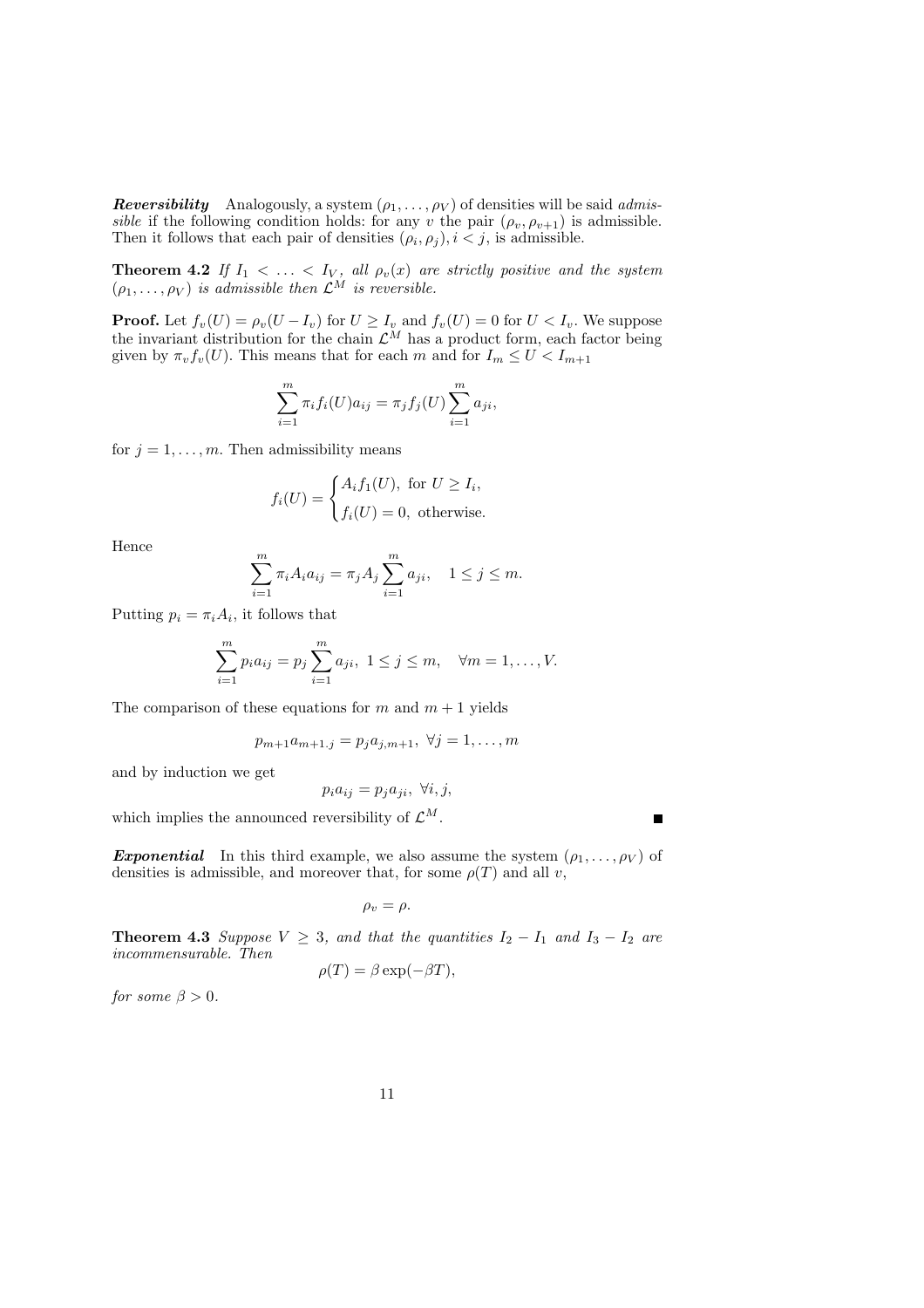Proof. Admissibility implies that

$$
\rho_2(T) = A_2 \rho_1 (T + I_2 - I_1), \n\rho_3(T) = A_3 \rho_1 (T + I_3 - I_1).
$$

If  $\rho_1 = \rho_2 = \rho_3 = \rho$  then

$$
\rho(T) = A_2 \rho(T + x_2) = A_3 \rho(T + x_3),
$$

where  $x_i = I_i - I_1$ ,  $i = 2, 3$  are incommensurable. But these last two equations are compatible only if  $A_2^{x_3} = A_3^{x_2}$  and  $\rho(T) = \beta \exp(-\beta T)$ , with

$$
\beta = \frac{\log A_2 - \log A_3}{x_2 - x_3}.
$$

 $\blacksquare$ 

**Energy dependence** In the fourth example, the rates  $a_{vw} = a_{vw}(T)$  depend on the energy of the input particle  $v$ . To construct a model which will be needed later, consider a reversible Markov chain  $V_1$  on  $\{1, \ldots, V\}$  with stationary probabilities  $p_v$  and rates  $b_{vw}$ . Thus

$$
p_v b_{vw} = p_w b_{wv}.
$$

For reactions  $v \to w$ , define the reaction rates as

$$
a_{vw}(U) = \begin{cases} 0, & \text{if } U < I_w, \\ (U - I_w)^{\alpha_w} b_{vw}, & \text{otherwise.} \end{cases}
$$

Note that these rates are close to zero if the kinetic energy  $T_w = U - I_w$  of the w-particle is close to zero. Letting  $f_v(U)$  be the density of the full energy of the v-particle, the reversibility condition writes

$$
\pi_v f_v(U) a_{vw}(U) = \pi_w f_w(U) a_{wv}(U), \qquad (4.1)
$$

for  $U > \max(I_v, I_w)$ . We take as density f the shifted Γ-distribution

$$
f_v(U) = \begin{cases} \frac{\beta^{\nu_v}}{\Gamma(\nu_v)} (U - I_v)^{\nu_v - 1} \exp[-\beta (U - I_v)], & \text{if } U > I_v, \\ 0, & \text{otherwise.} \end{cases}
$$
(4.2)

Here  $\nu_v = \alpha_v + 1$ . Then equation (4.1) becomes

$$
\frac{\pi_v\beta^{\nu_v}}{\Gamma(\nu_v)}e^{\beta I_v}b_{vw}=\frac{\pi_w\beta^{\nu_w}}{\Gamma(\nu_w)}e^{\beta I_w}b_{wv}\,,
$$

showing that the stationary probabilities  $\pi_v$  of type v are equal to (up to a common factor)

$$
p_v e^{-\beta I_v} \Gamma(\nu_v) \beta^{-\nu_v},\tag{4.3}
$$

and the resulting Markov chain is reversible.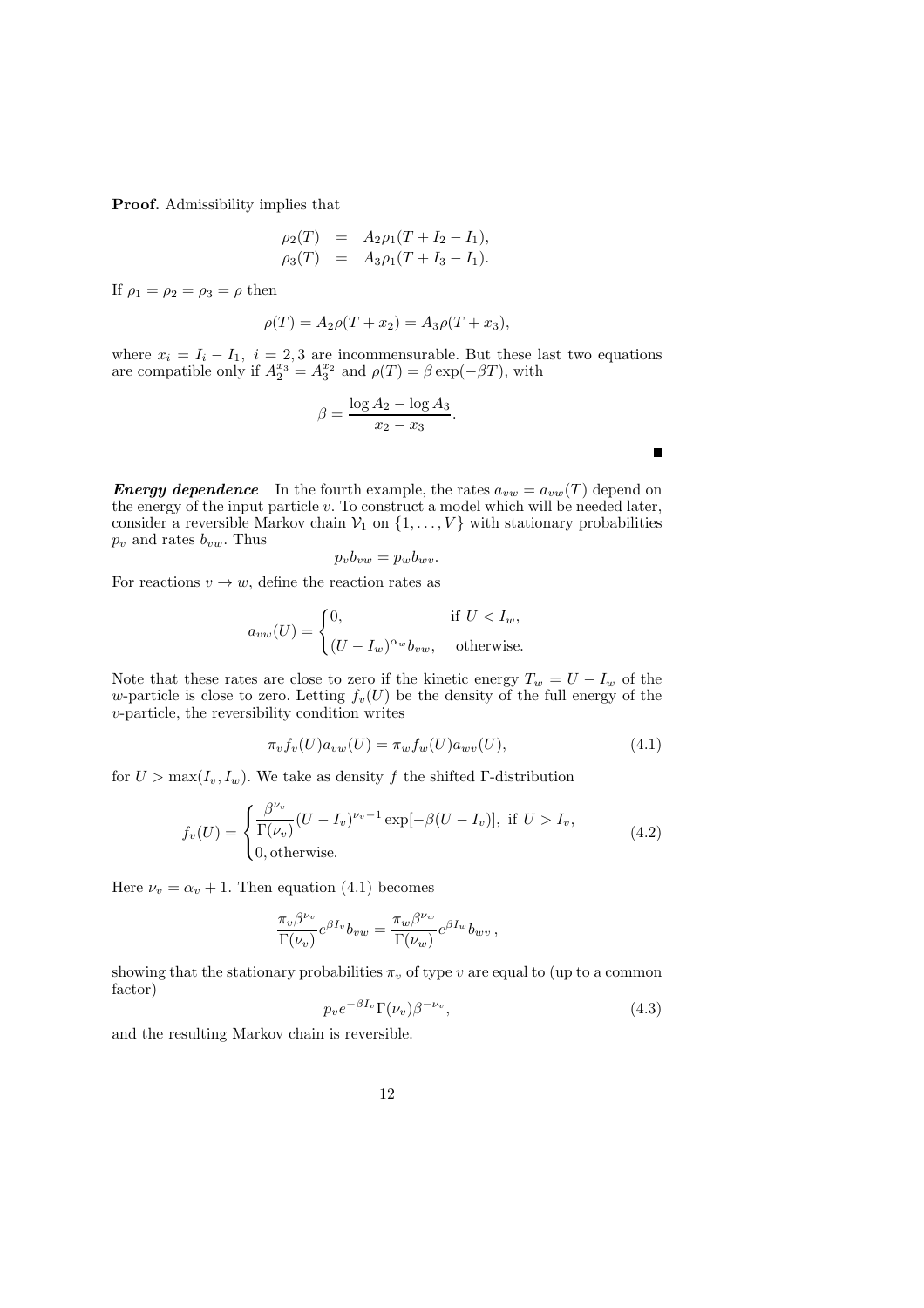#### 4.3 Binary reactions without energy dependence

Let us suppose that  $a_{vw}$  do not depend on energies, so that types evolve independently of the energies. Thus at any time t, we will have probabilities  $p_t(n_1, \ldots, n_V)$ . We will look for cases when there exists an invariant measure on each  $\mathcal{L}^M$ , defined by probabilities  $p(n_1, \ldots, n_V)$ , and independent conditional distribution of energies

$$
\prod_{v,i}\rho_{v,i},
$$

[given  $n_1, \ldots, n_V$ ], defined by densities  $\rho_{v,i}(x) = \rho_v(x)$ .

Assume all  $I_v$ 's are equal, but any reaction  $v, w \to v', w'$  can occur and let now a reaction  $v, w \to v', w'$  be given. We again call

$$
P_{\rho_{v'}\rho_{w'}}(x,y|T)
$$

the canonical kernel corresponding to the reaction  $v, w \rightarrow v', w'$  and we denote by  $\rho_{vw}(T)$  the density of  $\xi_v + \xi_w$ .

**Theorem 4.4** Suppose an array  $(\rho_1, \ldots, \rho_V)$  of densities is given, satisfying for any binary reaction  $v, w \rightarrow v', w'$  the conditions

$$
\rho_{vw}(T) = \int_{x+y=T} \rho_v(x)\rho_w(y)dxdy = \int_{x+y=T} \rho_{v'}(x)\rho_{w'}(y)dxdy = \rho_{v'w'}(T).
$$

Assume also canonical kernels and that, as  $t \to \infty$ , the limit of  $p_t(n_1, \ldots, n_V)$ exists. Then there is an invariant measure having these densities.

#### 4.4 General binary reaction case

Here the  $I_v$ 's can be different, but we assume only binary reactions  $v, w \to v', w'$ are possible.

#### 4.4.1 Complete factorization

Denote  $\hat{i}$  a pair of types  $(v, w)$ . Thus reaction  $v, w \to v', w'$  will be written as  $\hat{i} \to \hat{j}$ , where  $\hat{i} = (v, w), \hat{j} = (v', w')$ . We shall use the analog of the third example with binary reactions. Consider a Markov chain  $\mathcal{V}_1 \times \mathcal{V}_1$  on  $\{1, \ldots, V\} \times \{1, \ldots, V\}$  with rates  $b_{ij}$ , such that its stationary distribution be a product form  $p_{(v,w)} = p_v p_w$ and the chain be reversible. We define, for vector particles  $\hat{i} = (v, w)$ , the energies  $I_i = I_v + I_w$  and

$$
f_{\hat{\imath}}(U) = (f_v * f_w)(U),
$$

where  $f_v, f_w$  are given in (4.2). Thus  $f_i(U)$  has also a shifted Γ-distribution with parameters  $I_{\hat{i}} = I_v + I_w$ ,  $\nu_{\hat{i}} = \nu_v + \nu_w$ ,  $\beta$ . The reversibility condition, with some unspecified stationary probabilities  $\pi_i$ , writes

$$
\pi_{\hat{i}} f_{\hat{i}}(U) a_{\hat{i}\hat{j}}(U) = \pi_{\hat{j}} f_{\hat{j}}(U) a_{\hat{j}\hat{i}}(U), \qquad (4.4)
$$

where  $U > \max(I_i, I_j)$ . Letting

$$
a_{\hat{i}\hat{j}}(U) = \begin{cases} 0, & \text{if } U < I_{\hat{j}}; \\ (U - I_{\hat{j}})^{\alpha_{\hat{j}}} b_{\hat{i}\hat{j}} & \text{otherwise.} \end{cases}
$$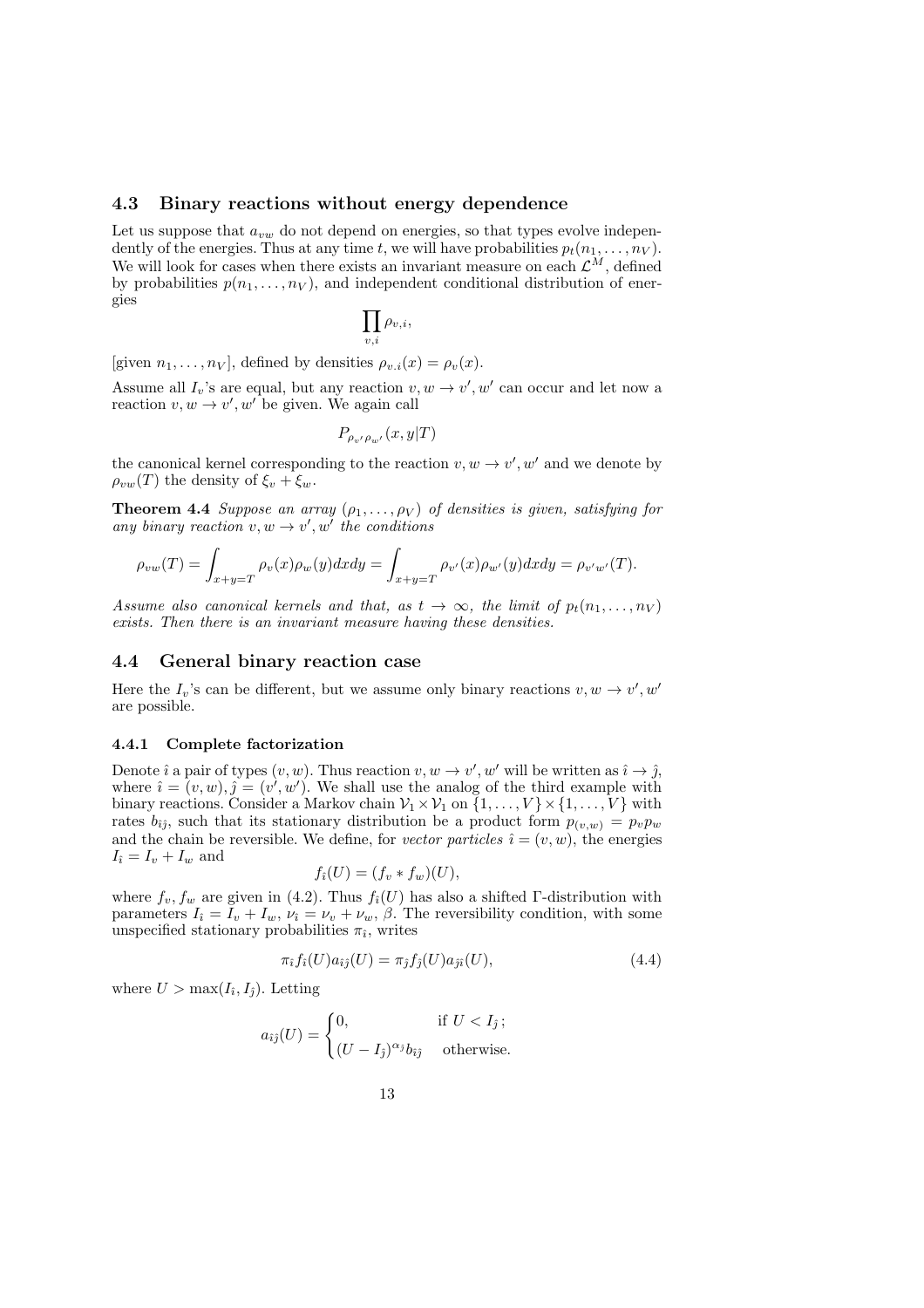Here

$$
\alpha_{\hat{\jmath}} = \nu_{\hat{\jmath}} - 1 = \nu_{v'} + \nu_{w'} - 1,
$$

and the reversibility condition becomes

$$
\pi_i \frac{\beta^{\nu_i}}{\Gamma(\nu_i)} e^{\beta I_i} b_{\hat{i}\hat{j}} = \pi_j \frac{\beta^{\nu_j}}{\Gamma(\nu_j)} e^{\beta I_{\hat{j}}} b_{\hat{j}\hat{i}}.
$$

We are looking for solutions  $\pi_{(v,w)} = \pi_v \pi_w$ , since we are primarily interested in factorizable invariant distributions. To this end, we assume in addition that, for any binary reaction  $v, w \rightarrow v', w'$ , the condition

$$
\nu_v + \nu_w = \nu_{v'} + \nu_{w'}
$$

is fulfilled. Then

$$
\pi_v \pi_w \beta^{\nu_v + \nu_w} e^{\beta I_v} e^{\beta I_w} b_{\hat{i}\hat{j}} = \pi_{v'} \pi_{w'} \beta^{\nu_{v'} + \nu_{w'}} e^{\beta I_{v'}} e^{\beta I_{w'}} b_{\hat{j}\hat{i}},
$$

and up to a common factor, the solution of this system has the form

$$
\pi_v = p_v e^{-\beta I_v} \beta^{-\nu_v} \tag{4.5}
$$

#### 4.4.2 Unary reactions included

Let  $V = \bigcup_{\alpha} V_{\alpha}$  be a disjoint union of sets  $V_{\alpha}$  of isomers. Thus, we assume that unary reactions  $v \to w$  are allowed only if v and w belong to the same  $V_{\alpha}$ . The energy dependence of unary reactions will be defined in the same way as in section 4.2, but additionally we take  $\nu_v$  to be constant on each  $V_\alpha$ , in other words  $\nu_v = \nu_w$ for any two isomers  $v, w \in V_\alpha$ .

We consider the same binary reactions as in section  $4.4.1$ , with the assumption that they are concordant with unary reactions in the following sense:  $p_{(v,w)} = p_v p_w$ are such that, for any  $\alpha$ , the probabilities  $p_v$  have the form given in section 4.2 up to a constant factor.

**Theorem 4.5** If the previous conditions are fulfilled, then formula  $(4.5)$  gives the factorized reversible invariant distribution, both for binary and unary reactions.

Proof. It suffices to compare the formulae (4.5) and (4.3), remarking that the factor  $\Gamma(\nu_v)$  in (4.3) can be omitted, since  $\nu_v$  is constant on  $V_\alpha$ .

## References

- [1] E. CARLEN, M. CARVALHO AND M. LOSS, *Determination of the spectral gap* for Kac's master equation and related stochastic evolutions (2001), Preprint.
- [2] M. Ernst, In Nonequilibrium Phenomena I. The Boltzmann Equation, North Holland, 1983.
- [3] M. Kac, Probability and Related Topics in Physical Sciences, Interscience Publishers, 1958.
- [4] A. Kalinkin Markov branching processes with interaction, Russian Math. Reviews, vol. 57, No. 2 (2002), pp. 23–84.